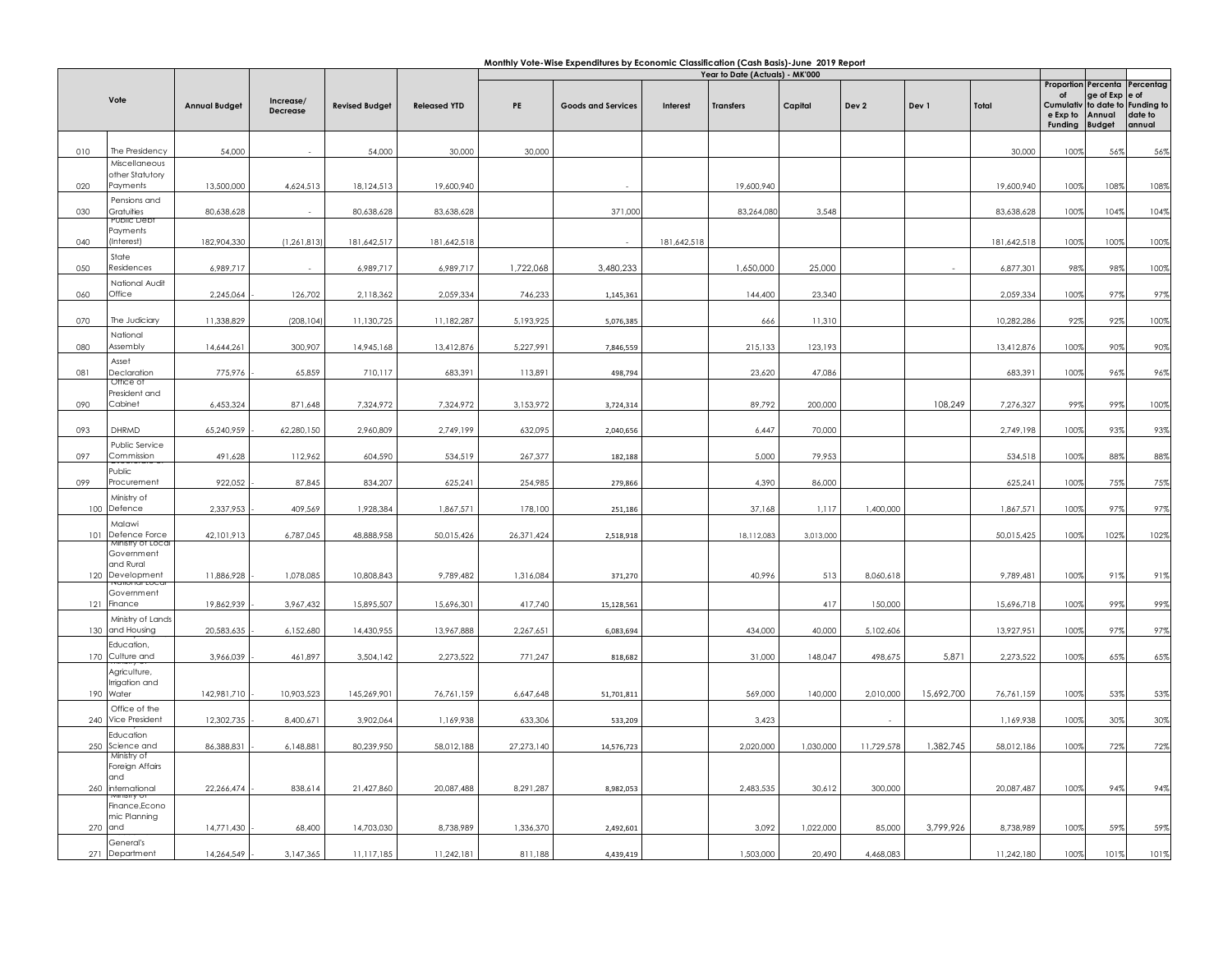| Monthly Vote-Wise Expenditures by Economic Classification (Cash Basis)-June 2019 Report |
|-----------------------------------------------------------------------------------------|
|-----------------------------------------------------------------------------------------|

|     |                                                          |                      |                       |                       |                     | Year to Date (Actuals) - MK'000 |                           |          |                  |           |                  |           |            |                                                      |                                           |                                                                  |
|-----|----------------------------------------------------------|----------------------|-----------------------|-----------------------|---------------------|---------------------------------|---------------------------|----------|------------------|-----------|------------------|-----------|------------|------------------------------------------------------|-------------------------------------------|------------------------------------------------------------------|
|     | Vote                                                     | <b>Annual Budget</b> | Increase/<br>Decrease | <b>Revised Budget</b> | <b>Released YTD</b> | PE                              | <b>Goods and Services</b> | Interest | <b>Transfers</b> | Capital   | Dev <sub>2</sub> | Dev 1     | Total      | Proportion<br>of<br>Cumulativ<br>e Exp to<br>Funding | ge of Exp e of<br>Annual<br><b>Budget</b> | Percenta Percentag<br>to date to Funding to<br>date to<br>annual |
|     | Development<br>272 Fund                                  | 21,291,408           | 152,404               | 21,139,004            | 933,471             | 38,123                          | 48,136                    |          |                  |           | 200,000          | 647,212   | 933,471    | 100%                                                 | 4%                                        | 4%                                                               |
|     | Revenue<br>273 Authority                                 | 27,600,000           |                       | 27,600,000            | 27,600,000          |                                 |                           |          | 27,600,000       |           |                  |           | 27,600,000 | 100%                                                 | 100%                                      | 100%                                                             |
|     | Road Fund<br>274 Administration                          | 61,852,180           | 9,073,697             | 52,778,483            | 17,134,086          |                                 |                           |          |                  |           | 17,134,086       |           | 17,134,086 | 100%                                                 | 32%                                       | 32%                                                              |
|     | Subvented<br>275 Organisations                           | 84,685,166           | 7,787,208             | 92,472,374            | 90,824,646          |                                 | 74,280,861                |          |                  |           | 15,828,753       | 715,032   | 90,824,646 | 100%                                                 | 98%                                       | 98%                                                              |
|     | National<br>276 Statistical Office                       | 7,148,255            | 3,347                 | 7,151,602             | 6,987,572           | 431,193                         | 6,156,246                 |          |                  | 400,132   |                  |           | 6,987,571  | 100%                                                 | 98%                                       | 98%                                                              |
|     | Planning<br>277 Commission                               | 600,000              | 75,000                | 525,000               | 369,945             | 2,377                           | 367,568                   |          |                  |           |                  |           | 369,945    | 100%                                                 | 70%                                       | 70%                                                              |
|     | Unforeseen<br>278 Expenditures                           | 2,000,000            |                       | 2,000,000             | 7,401,800           |                                 | 7,401,000                 |          |                  |           |                  |           | 7,401,000  | 100%                                                 | 370%                                      | 370%                                                             |
|     | Financial<br>279 Inteligence Unit                        | 833,759              | 58,743                | 892,502               | 807,217             |                                 | 621,894                   |          | 80,123           | 105,200   |                  |           | 807,217    | 100%                                                 | 90%                                       | 90%                                                              |
|     | Ministry of<br>310 Health                                | 75.133.813           | 3,196,535             | 78,330,348            | 64,083,753          | 30,910,964                      | 19,819,610                |          | 580,000          | 10,000    | 5,485,829        | 7,277,349 | 64,083,752 | 100%                                                 | 82%                                       | 82%                                                              |
|     | Gender, Children<br>Disability and<br>320 social Welfare | 15,792,774           | 51,055                | 15,843,829            | 7,025,083           | 714,929                         |                           |          | 211,050          | 108,200   | 100,000          | 3,075,100 | 7,025,083  | 100%                                                 | 44%                                       | 44%                                                              |
|     | Ministry of<br>Information and                           |                      |                       |                       |                     |                                 | 2,815,804                 |          |                  |           |                  |           |            |                                                      |                                           |                                                                  |
| 330 | Civic Education<br>Affairs and                           | 5,515,226            | 4,482,496             | 9,997,722             | 8,627,196           | 1,010,624                       | 1,122,939                 |          | 37,800           | 930,000   | 5,525,831        |           | 8,627,194  | 100%                                                 | 86%                                       | 86%                                                              |
| 340 | <b>Internal Security</b><br>Malawi Police                | 3,943,777            | 7,060,289             | 11,004,066            | 7,264,681           | 577,419                         | 2,061,717                 |          | 500              | 402,000   | 400,000          | 3,823,044 | 7,264,680  | 100%                                                 | 66%                                       | 66%                                                              |
|     | 341 Service                                              | 41,090,582           | 17,159,684            | 58,250,266            | 62,231,455          | 28,795,454                      | 33,241,015                |          | 4,339            | 90,647    | 100,000          |           | 62,231,455 | 100%                                                 | 107%                                      | 107%                                                             |
|     | 342 Prisons Sevices<br>Immigration                       | 9,172,616            | 752,809               | 9,925,425             | 9,974,606           | 4,913,868                       | 3,873,569                 |          | 7,168            | 480,000   | 700,000          |           | 9,974,605  | 100%                                                 | 100%                                      | 100%                                                             |
|     | 343 Department<br>Justice and                            | 3,648,979            | 352,227               | 4,001,206             | 3,705,904           | 2,050,038                       | 1,335,865                 |          |                  | 220,000   | 100,000          |           | 3,705,903  | 100%                                                 | 93%                                       | 93%                                                              |
| 350 | Constititional<br>Public                                 | 1,040,302            | 8,421                 | 1,048,723             | 829,496             | 307,560                         | 511,160                   |          | 436              | 8,900     |                  |           | 828,056    | 100%                                                 | 79%                                       | 79%                                                              |
| 351 | Prosecution and<br>General's                             | 1,295,185            | 56,962                | 1,352,147             | 1,171,020           | 334,955                         | 673,064                   |          | 23,000           | 140,000   |                  |           | 1,171,019  | 100%                                                 | 87%                                       | 87%                                                              |
|     | 352 Development<br>General's                             | 687,852              | 43,841                | 644,011               | 569,612             | 178,033                         | 344,578                   |          | 40,000           | 7,000     |                  |           | 569,611    | 100%                                                 | 88%                                       | 88%                                                              |
|     | 353 Development<br>Labour, Youth                         | 632,554              | 44,298                | 588,256               | 534,381             | 145,066                         | 236,234                   |          | 1,000            | 2,080     |                  |           | 384,380    | 72%                                                  | 65%                                       | 91%                                                              |
|     | 370 and Man Power<br>Industry, Trade                     | 13,800,351           | 1,168,091             | 12,632,260            | 8,733,841           | 1,486,247                       | 1,482,254                 |          | 822              | 3,171     | 5,242,000        | 253,777   | 8,468,271  | 97%                                                  | 67%                                       | 69%                                                              |
| 390 | and Tourism                                              | 5,020,597            | 573,151               | 4,447,446             | 3,790,461           | 872,470                         | 837,706                   |          | 723,800          | 6,200     | 700,000          | 650,285   | 3,790,461  | 100%                                                 | 85%                                       | 85%                                                              |
|     | Transport and<br>400 Public Works                        | 7,586,635            | 1,653,279             | 9,239,914             | 6,586,658           | 3,153,172                       | 1,138,111                 |          | 2,830            | 121,128   | 2,171,416        |           | 6,586,657  | 100%                                                 | 71%                                       | 71%                                                              |
| 420 | Roads<br>Authourity                                      | 3,200,000            |                       | 3,200,000             | 3,200,000           |                                 |                           |          | 3,200,000        |           |                  |           | 3,200,000  | 100%                                                 | 100%                                      | 100%                                                             |
| 430 | Human Rights<br>Commission                               | 789,064              | 26,228                | 762,836               | 662,906             | 369,227                         | 202,877                   |          | 566              | 90,235    |                  |           | 662,905    | 100%                                                 | 87%                                       | 87%                                                              |
| 460 | Electroral<br>Commission                                 | 33,449,328           | 32,923                | 33,416,405            | 33,426,503          | 1,199,044                       | 30,197,776                |          | 14,000           | 2,015,682 |                  |           | 33,426,502 | 100%                                                 | 100%                                      | 100%                                                             |
| 470 | Natural<br>Resources, Energ<br>y and Mining              | 21.717.630           | 135.801               | 21.853.431            | 9.130.636           | 6.922.969                       | 1.341.907                 |          | 9,100            | 6.900     | 849,760          |           | 9.130.636  | 100%                                                 | 42%                                       | 42%                                                              |
|     | 510 Anti Corruption                                      | 3,293,842            | 140.280               | 3,434,122             | 2.787.824           | 1.159.911                       | 1,606,360                 |          | 11,552           | 10,000    |                  |           | 2.787.823  | 100%                                                 | 81%                                       | 81%                                                              |